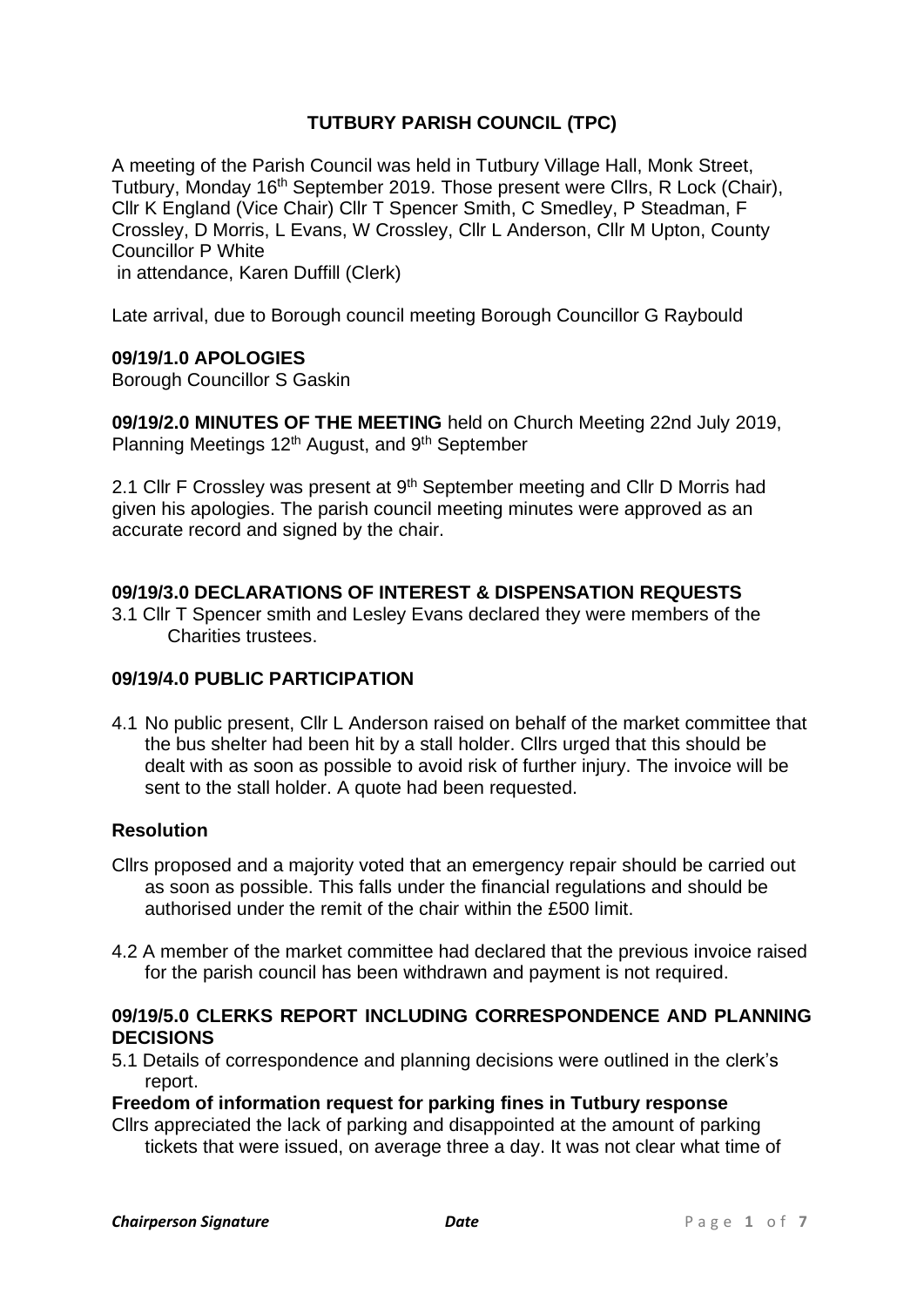day enforcement occurred or if there was a more prevalent problem at different times of the day.

# **09/19/6.0 BOROUGH AND COUNTY COUNCILLOR REPORT**

6.1 County Cllr P White informed the council that the correspondence for the Traffic Regulation order for parking changes were in the post to parishioners on the streets that will be impacted by the changes. The public will then be able to respond to the proposed changes during the informal consultation period.

6.2 Cllr White had been to inspect the outstanding pothole in Redhill Lane, he was disappointed that this had not been resolved, this is now larger and he has escalated that this should be repaired.

6.3 Residents have contacted Cllr P White regarding the regularity of the bus service on the route through Heritage park. Investigation with the bus company will look at the usage of the buses and the frequency requirement. It may not be representative as the site is not fully occupied. However, Cllr White will report his findings at the next meeting. Cllrs noted that not every service is directed through the Heritage Park development and some stops are request only and others do not follow that route. The regular bus service is a requirement for some residents. Cllr White will await the details of the investigation before considering a request to change the Section 106 agreement that determines the bus service for that area. No changes will be made in the interim.

6.4 A member raised concern of the financial statistics distributed through a Nalc bulletin relating to the reduced level of funding from the government for statutory services. He questioned what action would be taken to remedy this going forward. County councillor P White informed the parish council that a 3 year financial settlement arrangement had been secured for schools and special needs and the County Council will be campaigning the Government for a five year budget plan to allow the County Council to implement a budget plan, but currently there was no solution to this.

6.5 Two members raised concern regarding the crossroads that borders two other parishes Hanbury and Anslow. The councillors are aware that there is currently an inquest into this accident spot but requested a more immediate improvements to road safety in the area, possibly increased signage. County Cllr P White assured Cllrs that signage was improved when the last concern was raised by parish councils and any further changes would more likely to require hard landscaping changes. Following the inquest report this will be addressed again and anything that can be done will be done at that time.

## **Monitoring and enforcement of the bins in Duke street**

6.6. Borough CllrG Raybould reported that CCTV camera and signage had been installed to assist enforcement on the usage of the bins in Duke Street. Over spilling individuals have been caught.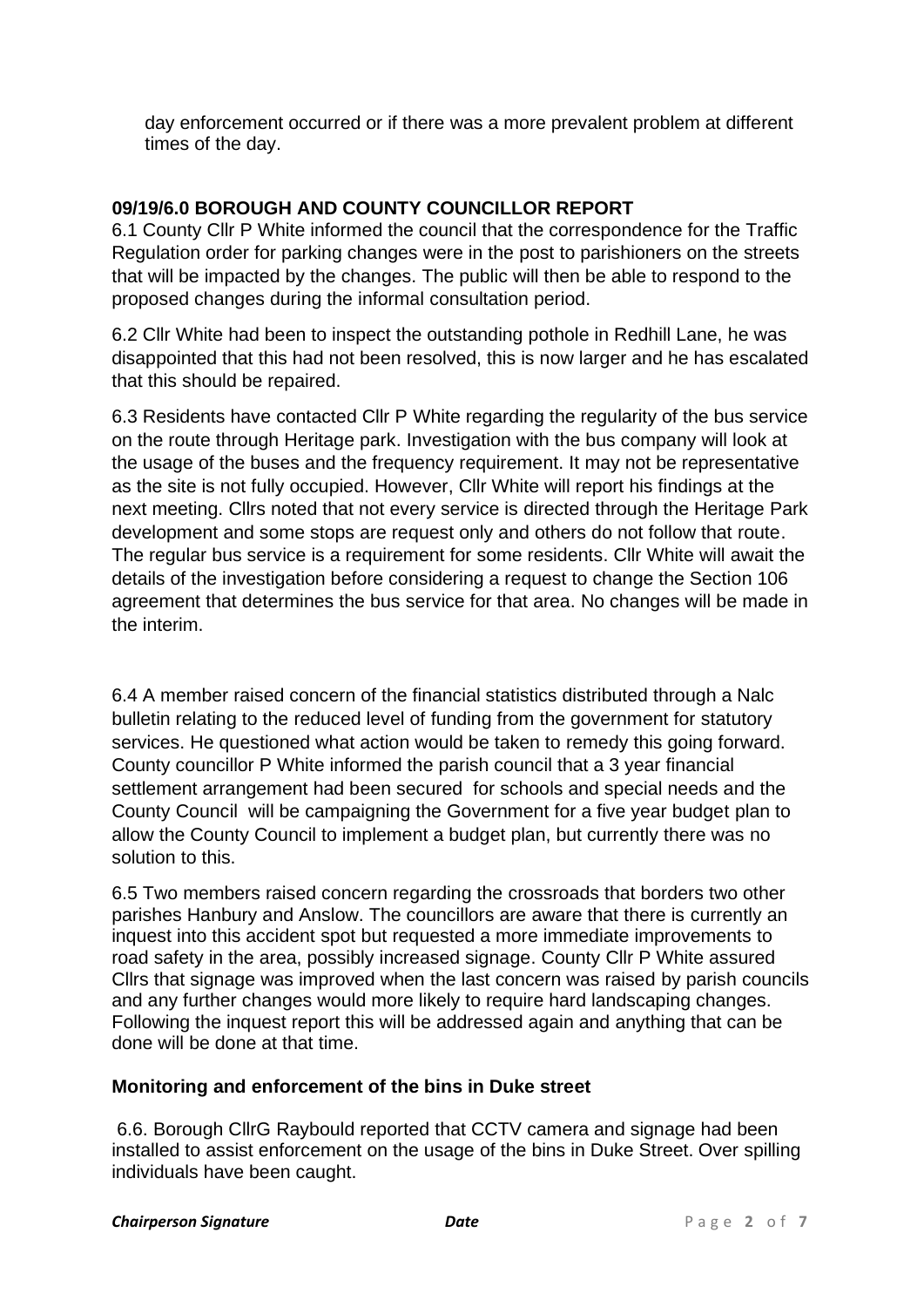- 6.7 New bins have been ordered for High Street. Asbestos has been removed from Bridge St
- 6.8 Cllrs raised concern regarding parking on the access to Duje Street car park and requested that this space could be hatched out for no parking as well as the space for the bus.
- 6.9 Cllrs raised concern regarding the overgrowth of tress in the carpark obscuring pedestrian access and also shielding drug taking on the bench under the trees where gas cannisters have been found. Borough Councillor G Raybould agreed that a longer-term plan should be investigate for car park improvements. it was thought that the car park had been cutback recently Cllr G Raybould will follow this up.
- 6.10 A member questioned when food recycling would be reintroduced for domestic collection. Cllr G Raybould could not confirm that it would be at the present time.

## **09/19/7.0 TO CONSIDER A NEW BARRIER FOR FERRERS AVENUE**

7.1 An indicative cost of a new barrier was circulated in the clerk's report. The existing barrier does not line up as it has been hit by a vehicle. The gateway for pedestrian access is also not wide enough for wheelchair access.

7.2 A member suggested that the barrier could be straightened and realigned the grease build up needs removing to allow the barrier to function.

7.3 A member suggested investigating removable bollards. This item would be discussed further at the next meeting.

## **RESOLUTION**

An alternative repair approach was suggested and quotes will be sought to support this.

#### **09/19/8.0 TO CONSIDER A HEIGHT RESTRICTION BARRIER FOR DUKE STREET CAR PARK**

8.1 A resident suggested a height restriction barrier on Duke Street car park and ESBC agreed to consider it following the feedback from the Parish Council. A proposal was made, seconded all voted in favour to request ESBC to install a height barrier for the carpark

#### **Resolution**

Cllrs voted in favour to request that East Staffs Borough Council install a height restriction barrier for the car park at Duke Street.

## **09/19/9.0 TO CONSIDER FLAG BRACKET OWNERSHIP AND MAINTENANCE**

9.1. the original flags and brackets were erected by a trade committee of shop keepers around twenty years ago. The flag poles and brackets are worn and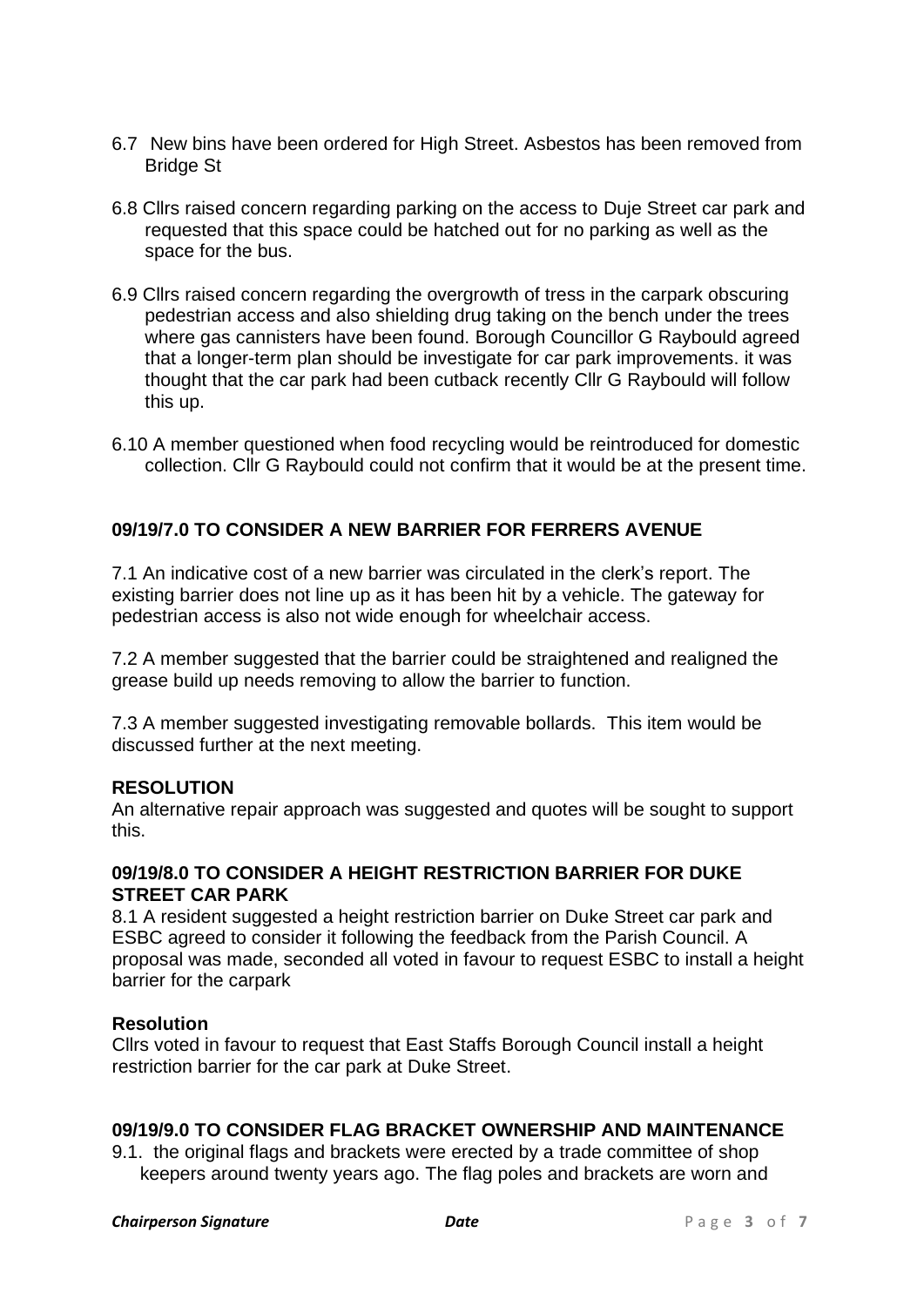need replacing. A member proposed that the parish council replace the poles and brackets with alloy rather than wood. This was seconded and all Cllrs voted in favour.

#### **Resolution**

New flag brackets and poles will be purchased by the parish council following a survey of quantity and positions required, compared to the budget available. Once purchased they will be added to the asset register for insurance purposes.

## **09/19/10.0 TO APPROVE THE PLANNING COMMITTEE TERMS OF REFERENCE**

11.1 Cllrs discussed how they thought the planning committee should operate. It was suggested that the clerk should clerk the meeting. However, the clerk informed the council that this is not a requirement and other parish councils have planning committees that the chair records the decisions. These are sent to the clerk in a timely manner to allow the clerk to report the decisions to the Borough Council. There is not enough paid clerk time available to clerk the meetings.

11.2 It was suggested that all Cllrs should be members of the planning committee. A proposal was made to accept the Terms of Reference with some amendments;

2. "All members of the Parish Council are appointed members of the Planning Committee by election or co-option until they resign from the Parish Council.

Three members requested that point four should be removed

4. Members of the Planning Committee should ideally have attended a Planning Training session.

#### **Resolution**

A proposal was seconded, and Cllrs voted in favour to adopt the Terms of Reference with the proposed changes.

#### **09/19/11.0 TO NOMINATE A PARISH CHARITIES TRUSTEE**

**11.1** Cllr Smedley was nominated to continue as a Parish Charities Trustee and all Cllrs voted in favour.

## **09/19/12.0 12.0 TO APPROVE ACCOUNTS FOR PAYMENT**

12.1 Cllr proposed and seconded to approve the accounts

An additional reimbursement of an expense was authorised for the printing of scripts from the event that commemorated the end of the ww1. Each Cllr was given a copy.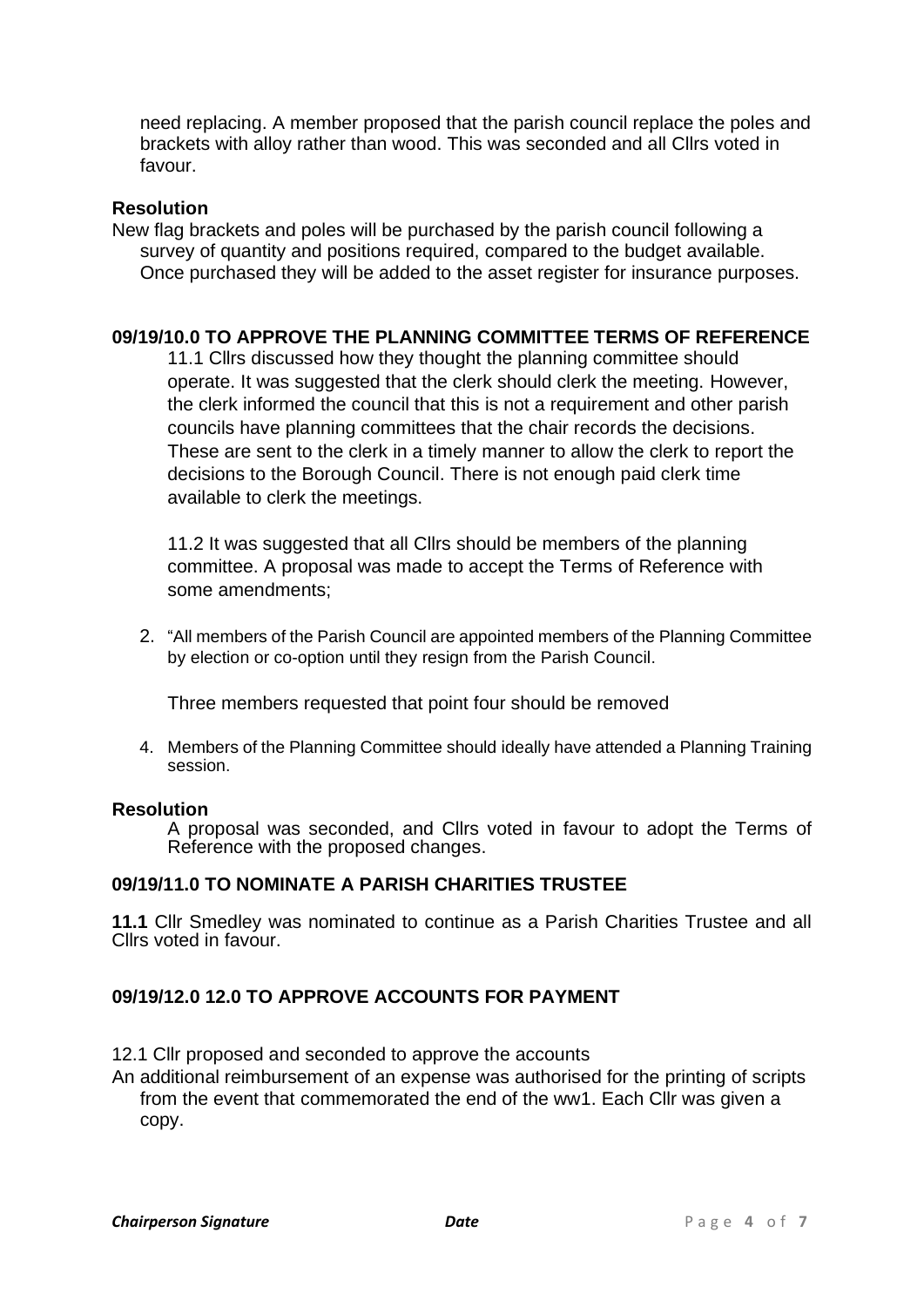| To whom paid                    |                                              |        | Vat   | <b>Total + Vat</b> |
|---------------------------------|----------------------------------------------|--------|-------|--------------------|
| <b>Karen Duffill</b>            | <b>Clerks Salary</b>                         | 919.35 | 0.00  | 919.35             |
| HM revenue and customs          |                                              |        | 0.00  | 106.30             |
| <b>Staffordshire County</b>     |                                              |        |       |                    |
| <b>Pension Fund</b>             | <b>Clerks Employer Pension</b>               | 273.73 | 0     | 264.65             |
| <b>Staffordshire County</b>     |                                              |        |       |                    |
| <b>Pension Fund</b>             | Clerks Employee Pension contribution         | 162.21 | 0     | 162.21             |
| Karen Duffill                   | <b>Clerks Expenses</b>                       | 37.62  |       | 37.62              |
| Karen Duffill                   | 1st class stamps                             | 8.4    |       | 8.4                |
| Karen Duffill (livens)          | security chain for goal posts                | 47.25  |       | 47.25              |
| Karen Duffill (livens)          | multi lock padlock for goal posts            | 80.95  |       | 80.95              |
|                                 | replacement padlock for changing room        |        |       |                    |
| Karen Duffill (livens)          | gate                                         | 11.95  |       | 11.95              |
| Karen Duffill (livens)          | new keys for changing rooms padlock gate     | 9.95   |       | 9.95               |
| MH Goals Ltd                    | Moveable football goals Cornmill             | 1942.5 | 388.5 | 2331.00            |
| <b>Tutbury Charities</b>        | Room hire charity house 31.03.19-30.09.19    | 150    |       | 150.00             |
|                                 | Cornmill Lane playing fields Lease 31.03.19- |        |       |                    |
| <b>Tutbury Charities</b>        | 30.09.19                                     | 250    |       | 250.00             |
| <b>RB Landscaping</b>           | elm lane footpath post removal inv 0114      | 50     |       | 50                 |
| <b>RB Landscaping</b>           | church Mowing inv 00109                      | 150    | 0     | 150                |
|                                 | Chatsworth drive footpath maintenance inv    |        |       |                    |
| <b>RB Landscaping</b>           | 0109                                         | 50     |       | 50                 |
| <b>Sterilizing services</b>     | Legionella control Monthly check inv 40804   | 45     | 9     | 54                 |
| <b>Rolleston Parish Council</b> | SPCA planning training                       | 64.2   |       | 64.2               |
| <b>SLCC Cheshire</b>            | SLCC clerk conference 09.10.19               | 30     |       | 30                 |
| <b>Fauld Property</b>           |                                              |        |       |                    |
| maintenance Owen Dyke           | Triangle maintenance                         | 445    |       | 445                |
| <b>Fauld Property</b>           |                                              |        |       |                    |
| maintenance Owen Dyke           | church drain maintenance                     | 150    |       | 150                |
| Cllr Crossley (Reflex           |                                              |        |       |                    |
| printing)                       | ww1 event scripts                            | 52.5   |       | 52.5               |

# **09/19/13.0 TO CONSIDER PREPARATIONS FOR THE ELECTORAL REVIEW CONSULTATION**

- 13.1 The clerk had outlined the information regarding the forthcoming consultation in the clerk's report. Members suggested that due to the increase in size of Tutbury and that it has own historical identity that it should justify becoming its own ward.
- 13.2 Cllrs L Anderson, Cllr D Morris and Cllr W Crossley agreed to form a working party to explore this option. Public consultation should also be carried out.

# **Resolution**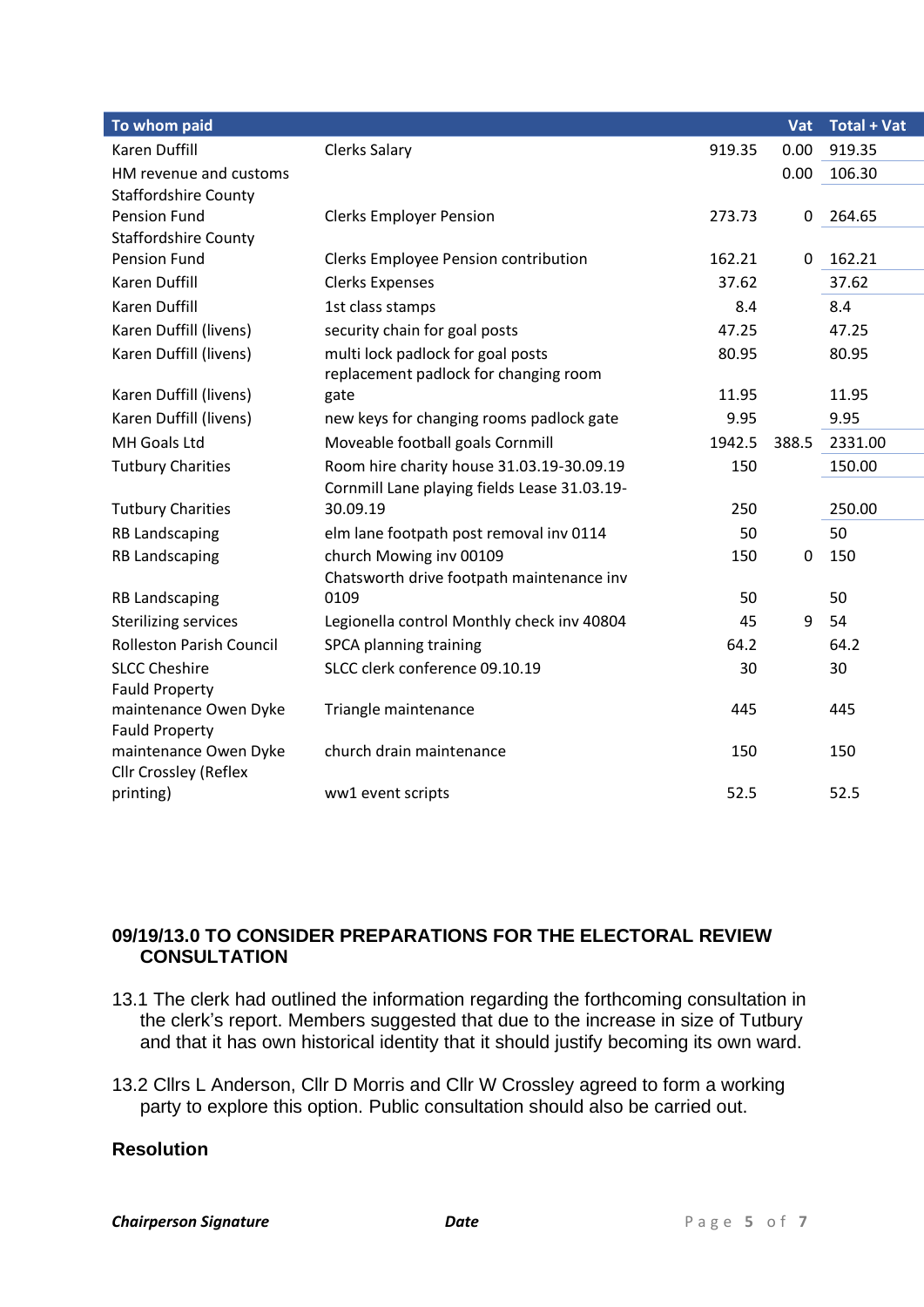Three Cllrs agreed to form a working party to prepare a proposal that Tutbury should become its own ward.

# **09/19/14.0. TO RECEIVE A REPORT FROM THE PLAYING FIELDS COMMITTEE.**

# **14.1 To consider and approve the decompaction of the football pitch in October**

## **RESOLTION**

Cllrs voted in favour of instructing the existing contractor to carry out pitch decompaction using a verti drain

# **14.2 To consider and approve invoice costs for the Tutbury Tiger usage of the pitch**

## **Resolution**

**A proposal was seconded, and a majority voted to charge £350 for the senior team to use the facilities at Cornmill lane and £150 for the junior team**

# **14.3 To consider and approve the electricity supply to the changing rooms**

## **Resolution**

Cllrs voted in favour of choosing the four-year fixed deal with the supplier with the lowest standing charge OPUS energy.

# **09/19/15.0 TO RECEIVE A REPORT FROM THE CHURCH WORKING PARTY**

• To consider and approve a tree survey for the overhanging tree on the boundary of the closed churchyard.

15.1 The clerk is awaiting a quote regarding a tree survey of overgrown trees in the closed churchyard behind the war memorial on the church boundary.

15.2 To approve cost s and appoint a contractor for the church drain.

Cllrs reviewed the quotes for a new church grill and were happy to appoint one of the recommended contractors if the specification was changed to finish off the installation of the church grill with tarmac.

## **Resolution**

The clerk will request an update to the quote and will appoint the contractor subject to the costs being reasonable and falling within the chair's financial limit.

15.3 To consider and approve a work requirement for relevant gully maintenance and replacement drain covers

The drains have been cleared out following a complaint that the water was not draining effectively from the closed churchyard into a property on Church Street. A quote had been received to replace concave drain covers and to add additional gullies to cope with heavy rain.

## **Resolution**

Cllrs agreed that the drainage is monitored after the installation of the new church grill at the top of the path.